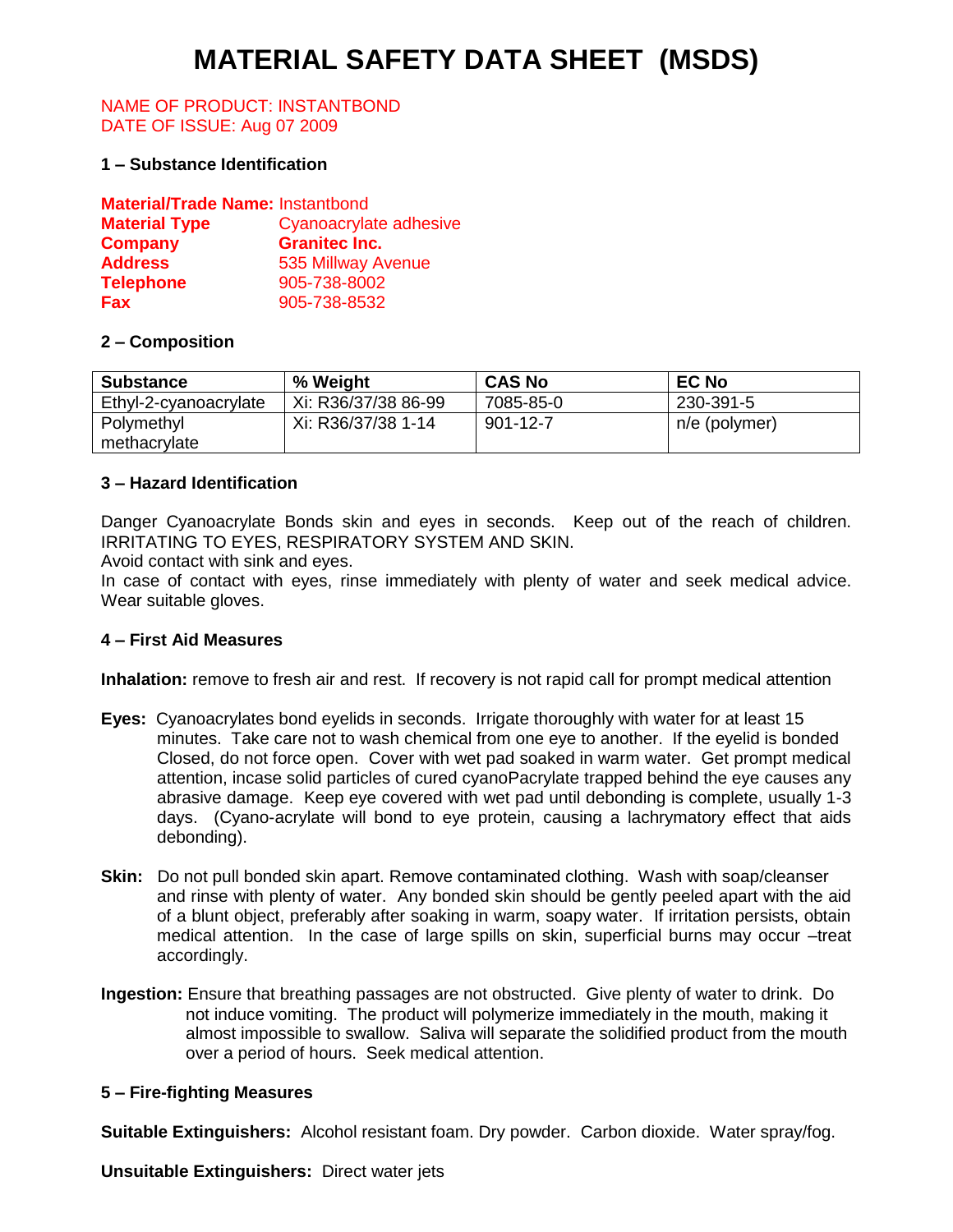**Hazardous Decomposition:** Toxic fumes are produced in fire (CO, CO2, nitrogen oxides).

**Special Procedures:** Do not breathe decomposition products and fumes. Use approved self contained breathing apparatus. Wear fire retardant clothing. Wear eye protection. Use water spray to cool containers. Prevent run off from fire control from entering waterways. Large fires should only be dealt with by trained personnel.

#### **6- Accidental Release Measures**

**Exposure Controls:** Refer to Section 8- Personal Protection. Ventilate area. Evacuate personnel. Use approved self-contained breathing apparatus. Do not allow spill to enter drains and watercourses.

**Personal Protection:** Wear suitable respiratory protection in confined spaces. Wear polythene Gloves. Use eye protection such as goggles to BS EN 166 Chemical Grade

**Disposal Considerations:** Absorb in inert material such as sand or absorbent granules (do not Use cloths) or polymerize slowly with water and then scrape up. Dispose in accordance with local regulations.

## **7 – Handling and Storage**

**Handling:** Avoid skin and eye contact. Avoid inhalation of vapor. Ensure adequate ventilation – local exhaust ventilation may be required. Wear eye protection and gloves.

**Storage:** Store in tightly closed labeled containers. Store in a cool, dry, well-ventilated area.

#### **8 – Exposure Controls**

**Occupational Exposure limit:** OES for ethyl cyanoacrylate is 0.3 ppm = 1.5 mg/m3. Wear polythene gloves. Wear suitable overalls or apron if usage is large and change if contaminated. Wear suitable eye protection such as BSEN 166. Use in well-ventilated areas-Use mechanical ventilation if necessary to maintain vapor level below TLV. If excessive inhalation in a poorly ventilated area is likely then use a respirator with filter type. After contact with skin wash immediately.

#### **9- Physical and Chemical Properties**

| Appearance                        | Clear/almost colourless liquid (3 black RT      |  |  |  |
|-----------------------------------|-------------------------------------------------|--|--|--|
|                                   | grades, 2 white RT)                             |  |  |  |
| Odor                              | Sharp, pungent                                  |  |  |  |
| pH                                | n/e                                             |  |  |  |
| <b>Boiling point/range</b>        | >150 degrees                                    |  |  |  |
| <b>Melting point/range</b>        | n/e                                             |  |  |  |
| <b>Flash point</b>                | $<85$ degrees $(C.O.C)$                         |  |  |  |
| <b>Flammability</b>               | NON-FLAMMABLE                                   |  |  |  |
| <b>Auto flammability</b>          | n/e                                             |  |  |  |
| <b>Explosive properties</b>       | None                                            |  |  |  |
| <b>Oxidizing properties</b>       | None                                            |  |  |  |
| Vapor pressure                    | $\sim$ 0.2 mm                                   |  |  |  |
| <b>Relative density</b>           | 1.04-1.10 depending on grade                    |  |  |  |
| <b>Solubility</b>                 | Polymerizes in water (note: soluble in acetone) |  |  |  |
| <b>Vapor density</b>              | n/e                                             |  |  |  |
| <b>Viscosity</b>                  | Various-from 3cP (water-thin) to gel            |  |  |  |
| <b>Evaporation rate (Bu Ac=1)</b> | n/e                                             |  |  |  |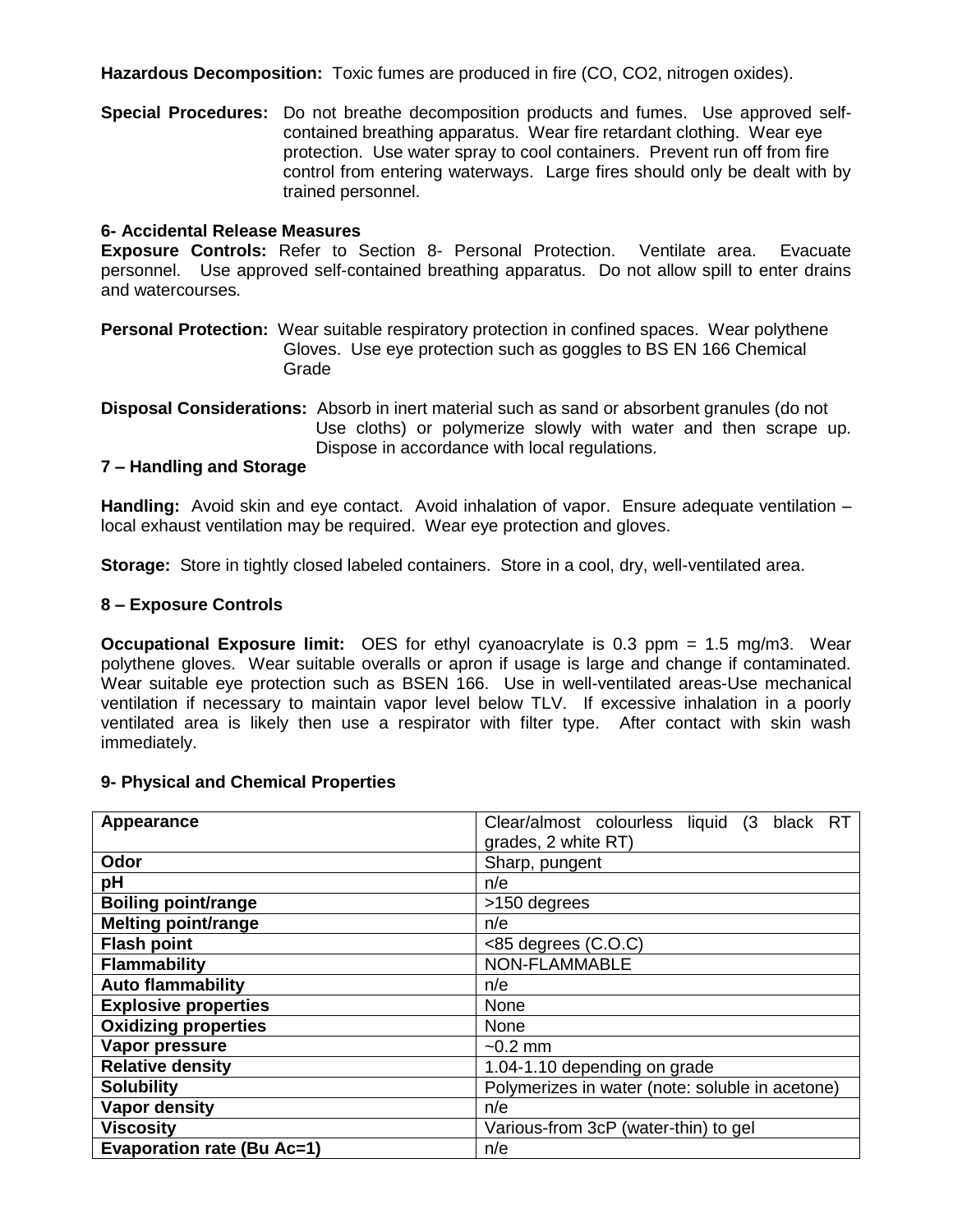## **10 – Stability and Reactivity**

Stable at normal temperatures. Will polymerize rapidly on contact with water. Materials to avoid:s strong oxidizing agents, water, alkalis, amines, alcohols.

Conditions to avoid: high temperature, moisture & direct sunlight. No hazardous decomposition products when stored and handled correctly.

## **11- Toxicological Information**

Oral: LD50 oral-rat<5000 mg/kg. Considered to have relatively low toxicity. Product is almost impossible to swallow, due to polymerization in mouth.

Skin: LD50 skin-rabbit <2000mg/kg

Inhalation: see section 8 for OES

Acute effects: eye watering, irritation of nasal cavities and respiratory tract and irritation and redness at the site of skin contact. Repeated skin contact may possibly cause dermatitis in sensitive individuals

Prolonged and repeated over-exposure to high concentrations of vapours may lead to sensitizing effects in sensitive individuals

## **12- Ecological Information**

Ecotoxicity: No specific data available, but expected to be very low. Persistance: No specific data available Bio-accumulative potential: No specific data available Mobility: No specific data available, but expected to be very low.

## **13- Disposal Considerations**

Polymerize adhesive by adding slowly to water  $(-10:1, 1)$  adhesive : water) Add water to contaminated packaging and then dispose of. Do no discharge into drains or water courses. Dispose of in accordance with local regulations

## **14-Transport Information**

Not classified as hazardous for transport. Not restricted unto IATA regulations

## **15-Regulatory Information**



a) Risk & Safety Danger – cyanoacrylate. Bonds skin and eyes in seconds. Keep out of the reach of children. R36/37/38 IRRITATING TO EYES, RESPIRATORY SYSTEM AND SKIN S24/25 Avoid contact with skin and eyes

S26 In case of contact with eyes, rinse immediately with plenty of water and seek medical advice

S37 Wear suitable gloves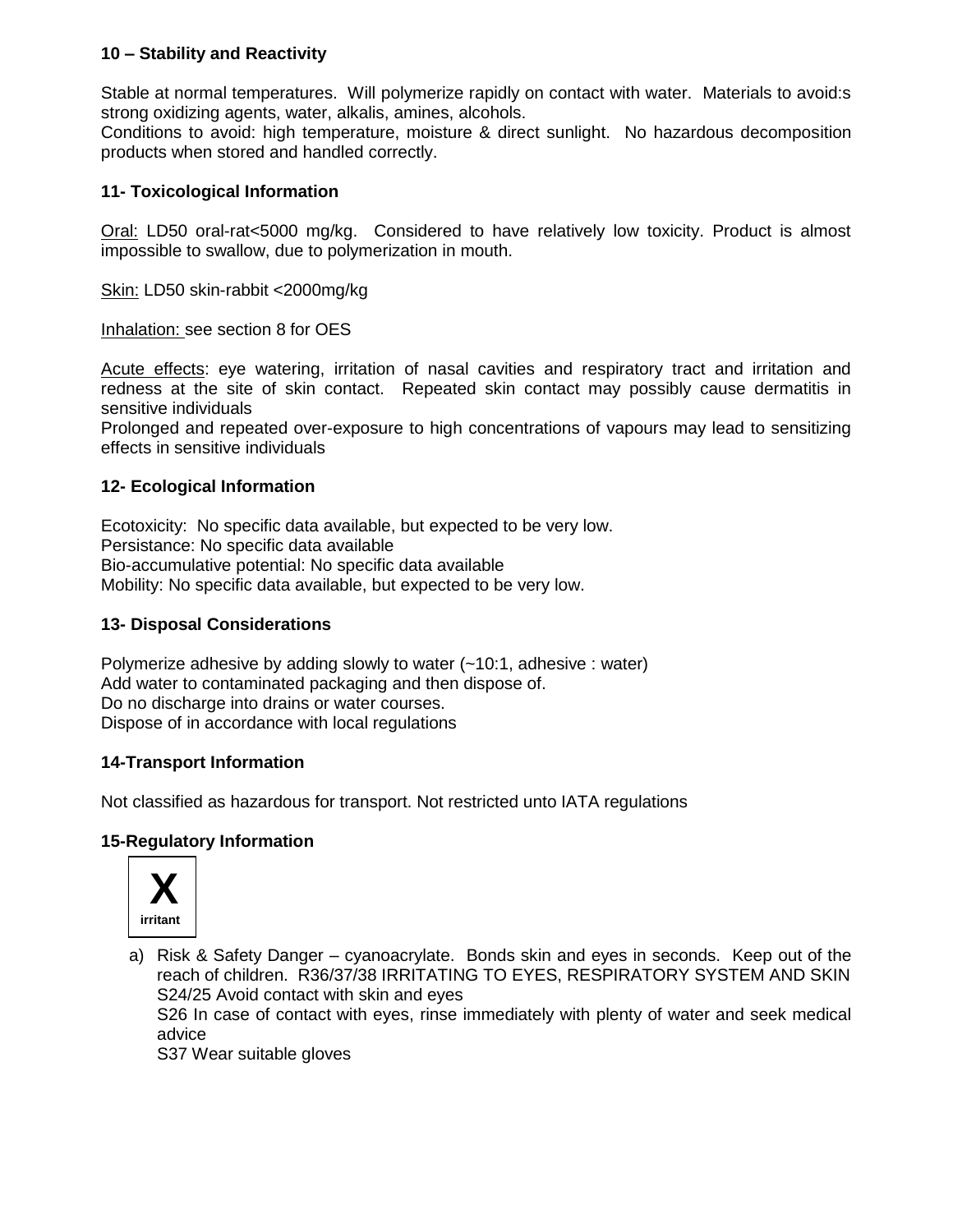b) Other Regulations

Health & Safety at work etc. Act 1974 Control of Substances hazardous to health Regulations 1994 Environmental Protection Act 1990 Special Waste Regulations 1996

This safety Data sheet is compiled with reference to the chemicals (Hazard information and packaging for supply)regulations 1994 (CHIP2), which implement the Council Directives 67/548/EEC

(The Dangerous Substances directive) and 88/379/EEC (the Dangerous Preparations directive), and subsequent amending regulations, up to and including the chemicals (Hazard Information and Packaging for supply) regulations 2000 (CHIP 2000), which implements the 26<sup>th</sup> ATP of 67/548/EEC.

## **16 – Other information**

Not applicable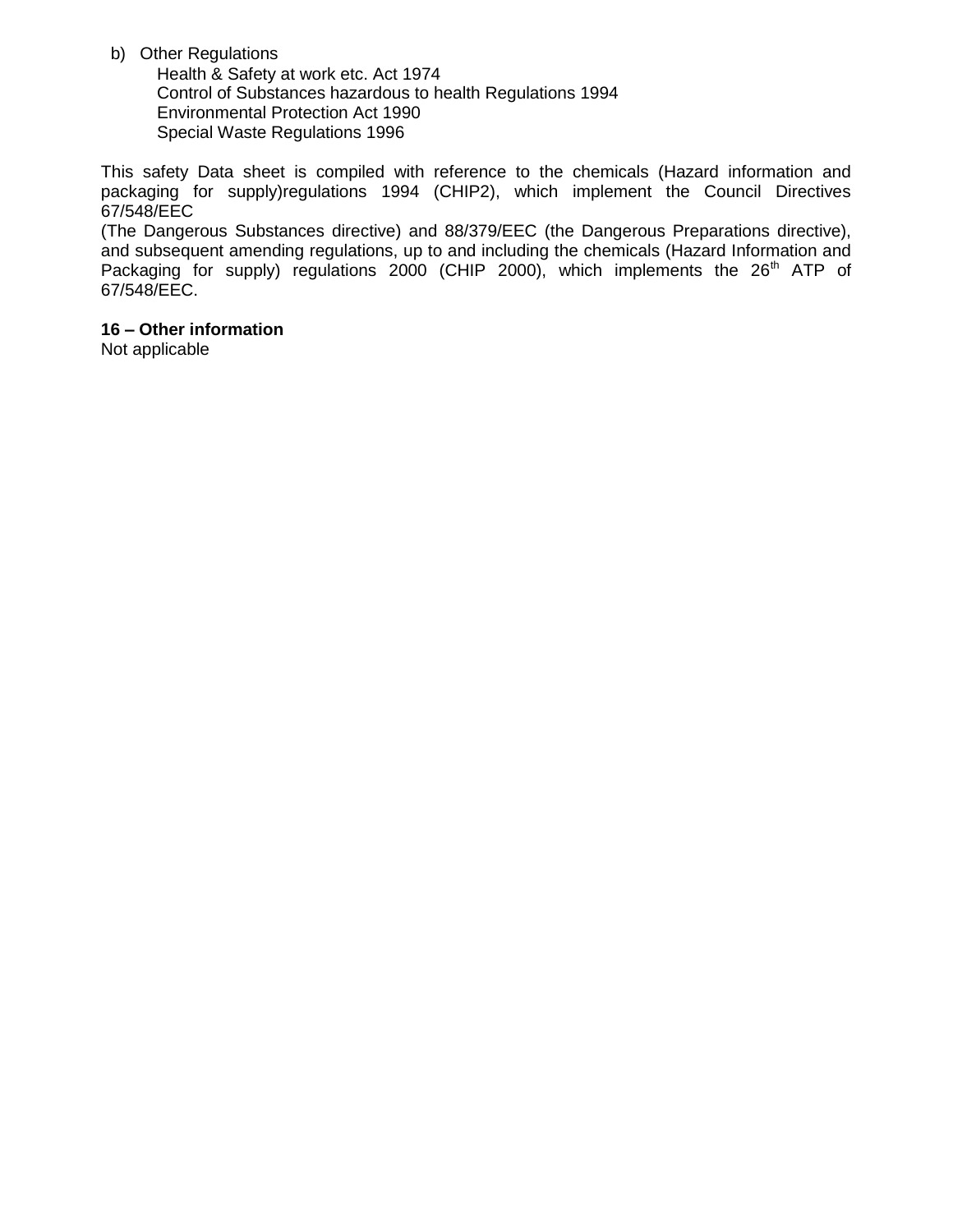## **SAFETY DATA SHEET ACTIVATOR**

## DATE PREPARED 01.01.2009

## 1. IDENTIFICATION OF THE PREPARATION AND THE COMPANY:

#### **NAME OF COMPANY: GRANITEC INC.**  NAME OF PRODUCT: INSTANTBOND

DATE OF ISSUE: Aug 07 2009

## **1 – Substance Identification**

**Material/Trade Name:** Instantbond Aerosol Activator

## 2. COMPOSITION/INFORMATION ON INGREDIENTS:

| <b>INGREDIENT NAME</b> | CAS No     | EINECS No | <b>CONTENTSin %</b> | <b>HEALTH</b> | <b>RISK</b>        |
|------------------------|------------|-----------|---------------------|---------------|--------------------|
| <b>PROPANE</b>         | 74-98-6    | 200-827-9 | $10 - 35\%$         | $F+$          | R <sub>12</sub>    |
| BUTANE/ISOBUTANE       | $106-97-8$ | 203-448-7 | 20-40%              | $F_{+}$       | R <sub>12</sub>    |
| ALIPHATIC HYDROCARBON  | 142-82-5   | 205-563-8 | $30 - 60%$          | FXn           | RII-38-50/53-65-67 |
| <b>AROMATIC AMINE</b>  | 99-97-8    | 202-805-4 | $0.5\%$             |               |                    |

#### 3. HAZARDS IDENTIFICATION:

- Pressurized Container
- Highly Flammable
- Harmful by inhalation
- Irritating to the skin
- May cause lung damage if swallowed
- Solvent abuse can kill instantly

#### 4. FIRST AID MEASURES:

## GENERAL:

Move the exposed person to fresh air at once EYES:

Promptly wash eyes with lots of water while lifting the eyelids. Continue to rinse for at least 15 minutes and get medical attention.

SKIN:

Promptly wash contaminated skin with soap or mild detergent and water. Promptly remove clothing if soaked through and wash as above

#### INHALATION:

Move the exposed person to fresh air at once: Perform artificial respiration if breathing has stopped. Keep the affected person warm and at rest. Get prompt medical attention

#### INGESTION:

Rinse mouth thoroughly. Do not induce vomiting. Get medical attention immediately.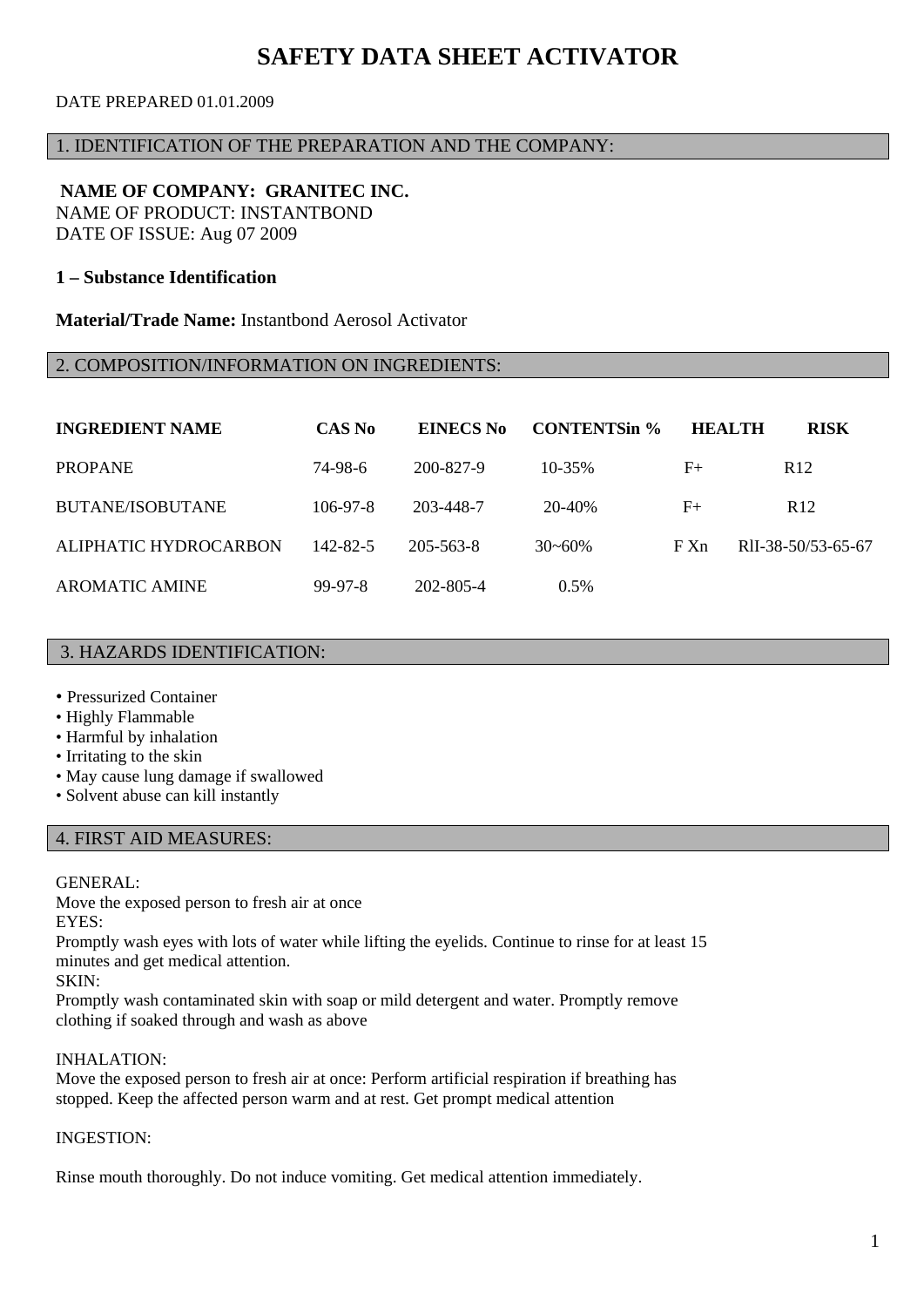#### 5. FIRE FIGHTING MEASURES:

## EXTINGUISHING MEDIA

Fine water spray, carbon dioxide (C02), foam

#### SPECIAL FIRE FIGHTING PROCEDURES

Water may be ineffective but use to keep fire-exposed containers cool. If a leak or spill has not ignited, use water spray to disperse vapors and protect men stopping the leak. Water spray may be used to flush spills away and dilute spills to non-flammable mixtures. Use water spray to reduce vapors. Warn fire fighters that aerosols are involved.

#### UNUSUAL HAZARDS

Makes explosive mixtures with air. Extremely flammable May explode in a fire. May travel considerable distance to source of ignition and flash back.

#### 6. ACCIDENTAL RELEASE MEASURES:

PERSONAL PROTECTION Extinguish all ignition sources. Avoid sparks, flames, heat and smoking. ENVIRONMENTAL PRECAUTIONS Ventilate. SPILL CLEANUP METHODS Absorb in vermiculite, dry sand or earth and place into containers. Collect and reclaim or dispose in sealed containers in licensed waste. Provide ventilation and confine spill.

#### 7. HANDLING AND STORAGE:

HANDLING

Keep away from heat, sparks and open flame. Read and follow manufacturer's recommendations. Do not spray near a naked flame or any incandescent material. STORAGE

Flammable/combustible Store at moderate temperatures in a dry well ventilated area. Keep away from heat, sparks and flame Protect from sunlight. Do not expose to temperatures exceeding 500C

#### 8. EXPOSURE CONTROLS AND PERSONAL PROTECTION:

| <b>INGREDIENT</b>       | CAS No.    | STEL                          | $LTEL$ (8hrs)             |
|-------------------------|------------|-------------------------------|---------------------------|
| <b>PROPANE</b>          |            | 74-98-1 Asphyxiant Asphyxiant |                           |
| <b>BUTANE/ISOBUTANE</b> | $106-97-8$ | $600$ ppm                     | $750$ ppm                 |
| <b>AROMATIC AMINE</b>   | 99-97-8    |                               | Non-assigned Non assigned |
| ALIPHATIC HYDROCARBON   | 142-82-5   | $400$ ppm                     | $500$ ppm                 |

#### VENTILATION

No specific ventilation requirements noted, except this product must not be used in a confined space without good ventilation. If, following workplace assessment, OEL is likely to be exceeded due to use where natural ventilation is insufficient suitable respirator with organic vapor cartridge must be worn.

#### PERSONAL **PROTECTION**

Wear splash-proof eye goggles to prevent any possibility of eye contact. Do not smoke when using this product.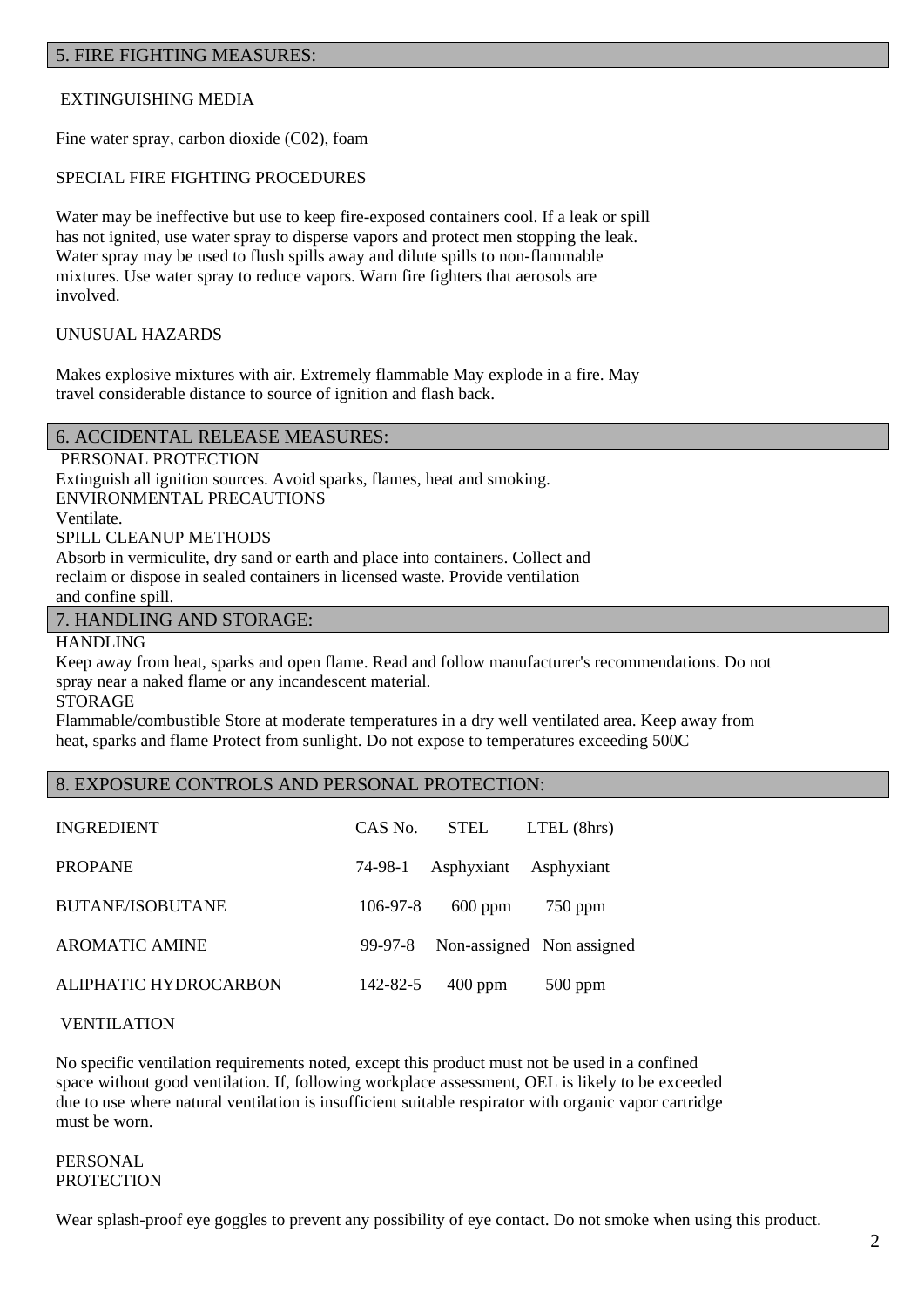## 9. PHYSICAL AND CHEMICAL PROPERTIES:

## Appearance Aerosol container containing a mixture of active ingredients, solvents and propellants

Odour Solvent

## 10. STABILITY AND REACTIVITY:

CONDITlONS TO AVOID Heat flames and other sources of ignition

#### MATERIALS TO AVOID

#### HAZARDOUS DECOMPOSITION PRODUCTS

## 11. TOXICOLOGICAL INFORMATION:

| <b>HEALTH WARNINGS</b>  | Narcotic effect. Drowsiness. Concentrating and inhaling the gas can lead to<br>abnormal heart rhythms and possibly death. |
|-------------------------|---------------------------------------------------------------------------------------------------------------------------|
| <b>ROUTE OF ENTRY</b>   | Inhalation                                                                                                                |
| <b>TARGET ORGANS</b>    | Central nervous system, repertory system, lungs                                                                           |
| <b>MEDICAL SYMPTOMS</b> | Narcotic effect                                                                                                           |
| ACUTE AND CHRONIC       | Repeated exposure may cause upper repertory irritation, defatting, drying and cracking<br>of the skin.                    |
| <b>HEALTH HAZARDS</b>   |                                                                                                                           |

## 12. ECOLOGICAL INFORMATION:

| <b>ECOTOXICITY</b>                  | Aliphatic Hydrocarbon is very toxic to aquatic organisms.            |
|-------------------------------------|----------------------------------------------------------------------|
| <b>MOBILITY</b>                     | Very mobile                                                          |
| PERSISTANCE                         | Aliphatic Hydrocarbon may cause long term damage to the environment  |
| BIOACCUMULATIVE<br><b>POTENTIAL</b> | Low risk due to the small quantity and volatility of the components. |

## 13. DISPOSAL CONSIDERATIONS:

Hazardous waste; Ensure that the container is empty and dispose of in accordance with local authority regulations; Do not discharge into surface water.

## 14. TRANSPORT INFORMATION:

1. Classification in compliance with UN recommendations

| UN Number                                          | 1950     |                                 |
|----------------------------------------------------|----------|---------------------------------|
| <b>CLASS</b>                                       |          |                                 |
| PROPER SHIPPING NAME<br>2. ADR (Transport by Road) | Aerosols |                                 |
| <b>CLASS</b>                                       |          |                                 |
| PACKING DANGER LABEL PACKAGES                      |          | 1950 Aerosols, 2, Flammable gas |